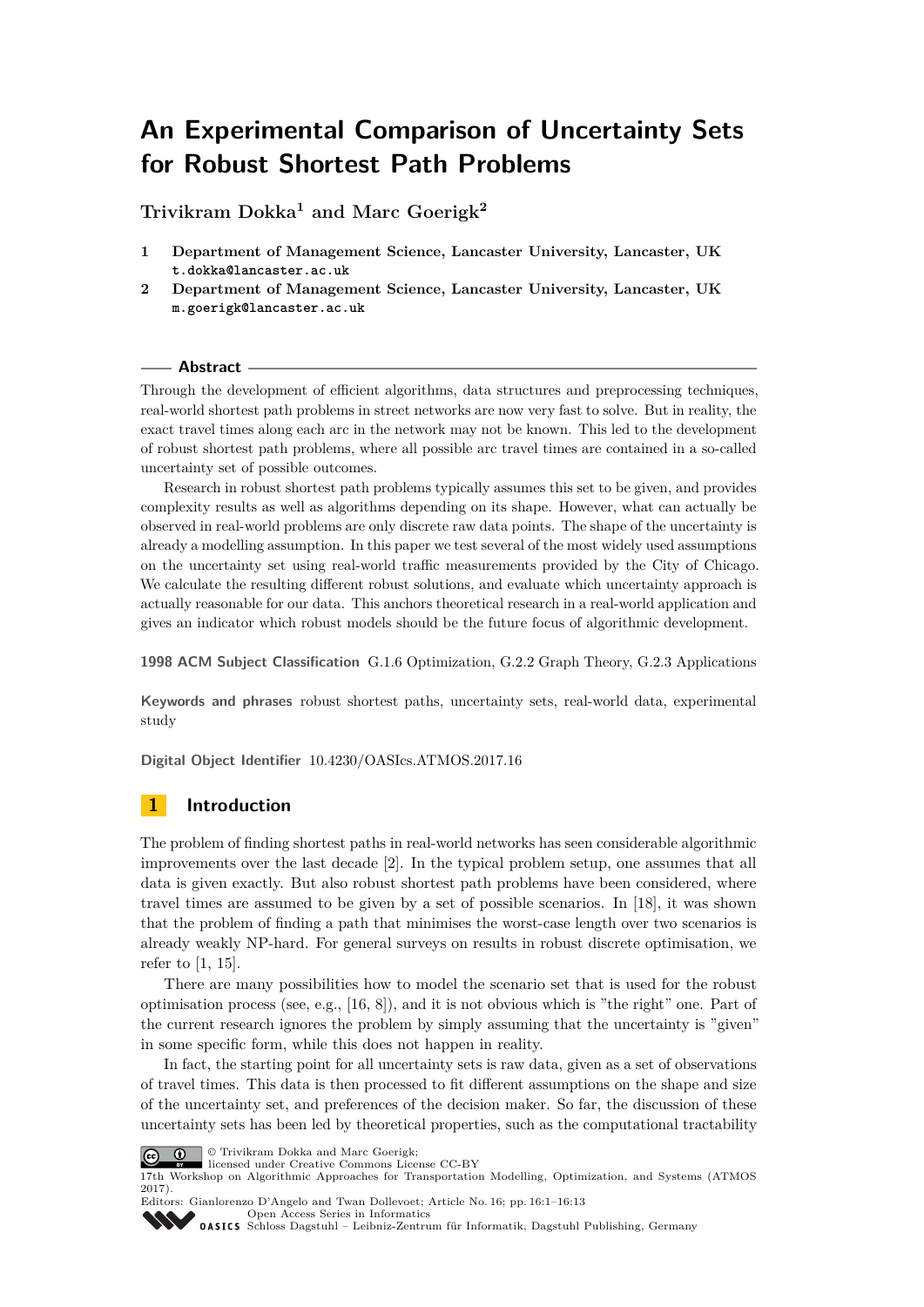#### **16:2 An Experimental Comparison of Uncertainty Sets for Robust Shortest Path Problems**

of the resulting robust model. We believe that this leads to a gap in the literature, where models are not sufficiently underpinned by actual real-world data to verify results. The purpose of this paper is to close this gap. We use real-world traffic observations by the City of Chicago to create a selection of the best-known and most-used uncertainty sets from the research literature. Using these uncertainty sets, we calculate different robust solutions and compare their performance. This allows us to determine which uncertainty sets are actually valuable for the real-world robust shortest path application at hand. Our results give strong impulses for future research in the field by pointing out which problems are most worthy to solve more efficiently, assuming that a similar performance can be reproduced on other data sets.

In Section [2](#page-1-0) we briefly introduce all six uncertainty sets used in this study, and discuss the complexity of the resulting robust problems. The experimental setup and results are then presented in Section [3,](#page-6-0) before concluding this paper in Section [4.](#page-10-0)

# <span id="page-1-0"></span>**2 Uncertainty Sets for the Shortest Path Problem**

Let a directed graph  $G = (V, A)$  with nodes V and arcs A be given. In the classic shortest path problem, each arc *e* has some specific travel time  $c_e \geq 0$ . Given a start node *s* and a target node *t*, the aim is to find a path minimising the total travel time, i.e., to solve

 $\min\{cx : x \in \mathcal{X}\}\$ 

where  $\mathcal{X} \subseteq \{0,1\}^n$  denotes the set of *s*-*t*-paths, and  $n = |A|$ . For our setting we assume instead that a set R of travel time observations is given,  $\mathcal{R} = \{c^1, \ldots, c^N\}$  with  $c^i \in \mathbb{R}^n$ . This is the available raw data. In the well-known robust shortest path problem we assume that an uncertainty set  $U$  is produced based on this raw data, and solve the robustified problem

min max **cx**,<br>**x**∈X **c**∈U

that is, we search for a path that minimises the worst-case costs over all scenarios. In the following sections we detail different possibilities from the current literature to generate the shape of  $U$  based on  $\mathcal R$ . They are illustrated by an example in Figure [1.](#page-5-0) Each set is equipped with a scaling parameter to control its size (see also [\[13\]](#page-11-4) on the problem of choosing the size of an uncertainty set with a given shape).

# **2.1 Convex Hull**

In this approach, also known as discrete uncertainty (see [\[18,](#page-12-0) [15\]](#page-11-2)), we set  $\mathcal{U}^{CH} = \mathcal{R}$ . The resulting robust problem can then be written as

$$
\min z
$$
\n
$$
\text{s.t. } z \geq \mathbf{c}^i \mathbf{x} \qquad \forall i \in [N]
$$
\n
$$
\mathbf{x} \in \mathcal{X}
$$

where we use the notation  $[N] = \{1, \ldots, N\}$ . Note that this problem is equivalent to using  $\mathcal{U}^{CH} = conv(\{\mathbf{c}^1, \ldots, \mathbf{c}^N\})$ , where *conv* denotes the convex hull of a set of points. The problem is known to be NP-hard already for two scenarios [\[18\]](#page-12-0).

**Scaling:** Let  $\hat{\boldsymbol{c}}$  be the average of  $\{\boldsymbol{c}^1,\ldots,\boldsymbol{c}^N\}$ , i.e.,  $\hat{\boldsymbol{c}} = \frac{1}{N} \sum_{i \in [N]} \boldsymbol{c}^i$ . For a given  $\lambda \geq 0$ , we substitute each point  $c^i$  with  $\hat{c} + \lambda(c^i - \hat{c})$ , and take the convex hull of the scaled data points.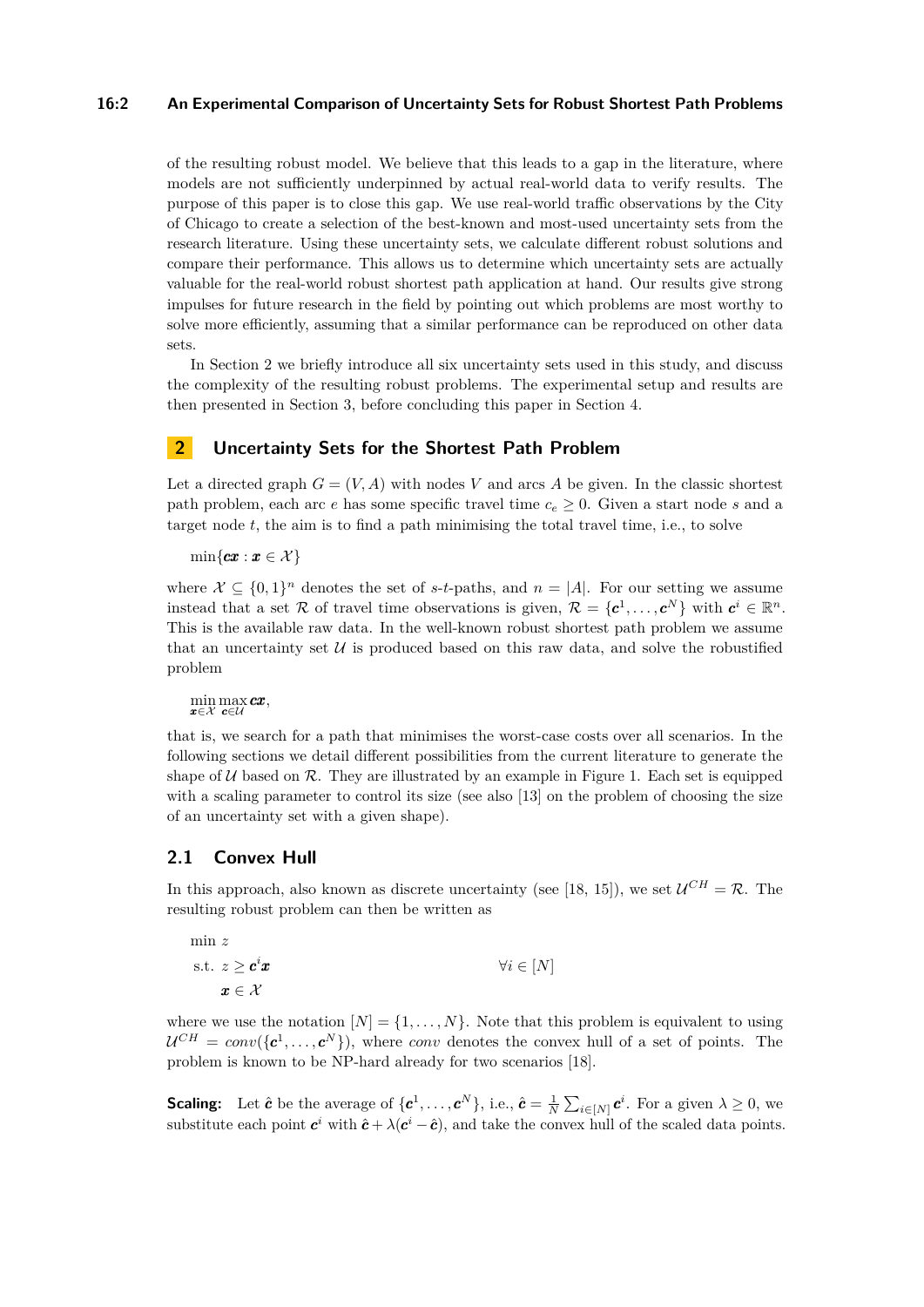## **2.2 Intervals**

We set  $\mathcal{U}^I = \mathsf{X}_{i \in [n]} \left[ \min_{j \in [N]} c_i^j, \max_{j \in [N]} c_i^j \right]$  as the smallest hypercube containing all data. For ease of notation, we write  $\bar{c}_i := \max_{j \in [N]} c_i^j$  and  $c_i := \min_{j \in [N]} c_i^j$ . The resulting robust problem is then

min *cx* s.t.  $x \in \mathcal{X}$ 

which is a classic shortest path problem. Robust shortest path problems with interval uncertainty are therefore easy to solve, but frequently used, especially in the so-called min-max regret setting (see [\[10\]](#page-11-5)).

**Scaling:** We use  $\mathcal{U}^I = \mathsf{X}_{i \in [n]} \left[ \frac{\overline{c}_i + c_i}{2} - \lambda \frac{\overline{c}_i - c_i}{2}, \frac{\overline{c}_i + c_i}{2} + \lambda \frac{\overline{c}_i - c_i}{2} \right]$  for some  $\lambda \geq 0$ .

# **2.3 Ellipsoid**

Ellipsoidal uncertainty sets were first proposed in [\[3,](#page-11-6) [4\]](#page-11-7) and stem from the observation that the iso-density locus of a multivariate normal distribution is an ellipse. We use an ellipsoid of the form  $\mathcal{U}^E = \{c : (c - \mu)^t \Sigma^{-1} (c - \mu) \leq \lambda\}$  with scaling parameter  $\lambda \geq 0$  that is centred on  $\hat{c}$ . We create it using a normal distribution found as a maximum-likelihood fit. Recall that the best fit of a multivariate normal distribution  $\mathcal{N}(\mu, \Sigma)$  with respect to data points  $c^1, \ldots, c^N$  is given by

$$
\boldsymbol{\mu} = \hat{\boldsymbol{c}} = \frac{1}{N}(\boldsymbol{c}^1 + \ldots + \boldsymbol{c}^N)
$$

and

$$
\boldsymbol{\Sigma} = \frac{1}{N} \sum_{i \in [N]} (\boldsymbol{c}^i - \boldsymbol{\mu}) (\boldsymbol{c}^i - \boldsymbol{\mu})^t
$$

The resulting problem can then be formulated as

$$
\min \hat{c}x + z
$$
\n
$$
\text{s.t. } z^2 \ge \lambda (x^t \Sigma x)
$$
\n
$$
x \in \mathcal{X}
$$

which is an integer second-order cone program (ISOCP), see [\[3\]](#page-11-6) for details. Due to the convexity of the constraints, the problem can still be solved with little computational effort by standard solvers.

## **2.4 Budgeted Uncertainty**

This approach was introduced in [\[6\]](#page-11-8), and is based on interval uncertainty  $\mathcal{U} = \mathsf{X}_{i \in [n]} [\hat{c}_i, \overline{c}_i]$ . To reduce the conservatism of this approach one assumes that only at most  $\Gamma \in \{0, \ldots, n\}$ many values can be simultaneously higher than the midpoint  $\hat{c}$ . Formally,

$$
\mathcal{U}^B = \{ \pmb{c} : c_i = \hat{c}_i + (\overline{c}_i - \hat{c}_i)\delta_i \text{ for all } i \in [n], \ \pmb{0} \leq \pmb{\delta} \leq \pmb{1}, \ \sum_{i \in [n]} \delta_i \leq \Gamma \}.
$$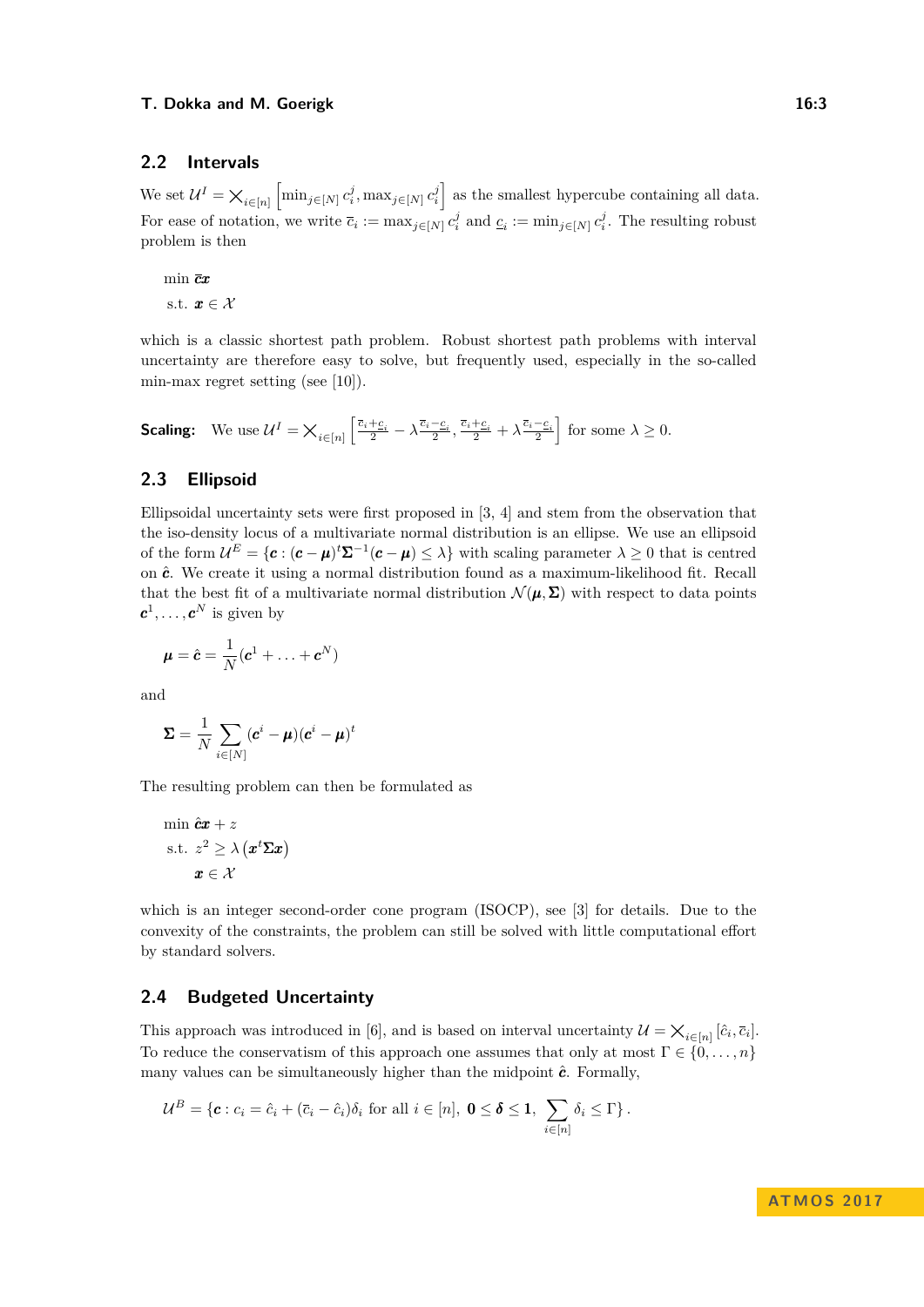#### **16:4 An Experimental Comparison of Uncertainty Sets for Robust Shortest Path Problems**

Using the dual of the inner worst-case problem, the following compact mixed-integer program can be found:

$$
\min \hat{c} \mathbf{x} + \Gamma \pi + \sum_{i \in [n]} \rho_i
$$
\n
$$
\text{s.t. } \pi + \rho_i \ge (\bar{c}_i - \hat{c}_i)x_i
$$
\n
$$
\pi, \rho \ge 0
$$
\n
$$
\mathbf{x} \in \mathcal{X}
$$
\nwhere  $i$  and  $i$  are the following matrices:

\n
$$
\forall i \in [n]
$$

This approach has the advantage that probability bounds can be found that compare favorably with those for ellipsoidal uncertainty [\[7\]](#page-11-9), while this problem also remains polynomially solvable by enumerating possible values for the  $\pi$  variable. This means that  $\mathcal{O}(n)$  many problems of the original type need to be solved. For these reasons, the budgeted uncertainty approach has been very popular in the literature (see, e.g., [\[14\]](#page-11-10)).

## **2.5 Permutohull**

The final two uncertainty sets we consider were proposed in [\[5\]](#page-11-11). The original inspiration comes from risk measures; the authors show that any so-called distortion risk measure leads to a polyhedral uncertainty set. A risk measure  $\mu$  is a distortion risk measure if and only if there exists  $q \in \{q' \in \Delta^N : q_1 \geq \ldots q_N\}$ , where  $\Delta^N$  denotes the *N*-dimensional simplex such that

$$
\mu(\pmb{x}) = -\sum_{i \in [N]} q_i(\pmb{c}^{(i)}\pmb{x})
$$

where the sorting (*i*) is chosen such that  $c^{(1)}x \geq \ldots \geq c^{(N)}x$ .

The conditional value at risk  $CVaR_\alpha$  with  $\alpha \in (0,1]$  is a well-known distortion risk measure. Intuitively, it is the expected value amongst the  $\alpha$  worst outcomes. Using the matrix

$$
\boldsymbol{Q}_N := \begin{pmatrix} 1 & \dots & \frac{1}{N-2} & \frac{1}{N-1} & \frac{1}{N} \\ \vdots & \vdots & \vdots & \vdots & \vdots \\ 0 & 0 & \frac{1}{N-2} & \frac{1}{N-1} & \frac{1}{N} \\ 0 & \dots & 0 & \frac{1}{N-1} & \frac{1}{N} \\ 0 & \dots & 0 & 0 & \frac{1}{N} \end{pmatrix}
$$

the *j*th column of  $Q_N$  induces the risk measure  $CVaR_j$ . The corresponding polyhedra are called the *q*-permutohull and defined as

$$
\Pi_{\boldsymbol{q}}(\boldsymbol{c}^1,\ldots,\boldsymbol{c}^N):=conv\left(\left\{\sum_{i\in[N]}q_{\sigma(i)}\boldsymbol{c}^i:\sigma\in S_N\right\}\right).
$$

To find the resulting robust problem, we first consider the worst-case problem for fixed  $x \in \mathcal{X}$ .

$$
\max \sum_{i,j \in [N]} q_i(\mathbf{c}^j \mathbf{x}) p_{ij}
$$
\n
$$
\text{s.t.} \sum_{i \in [N]} p_{ij} = 1 \qquad \qquad \forall j \in [N]
$$

$$
\sum_{j \in [N]} p_{ij} = 1 \qquad \qquad \forall i \in [N]
$$

$$
p_{ij} \ge 0 \qquad \qquad \forall i, j \in [N]
$$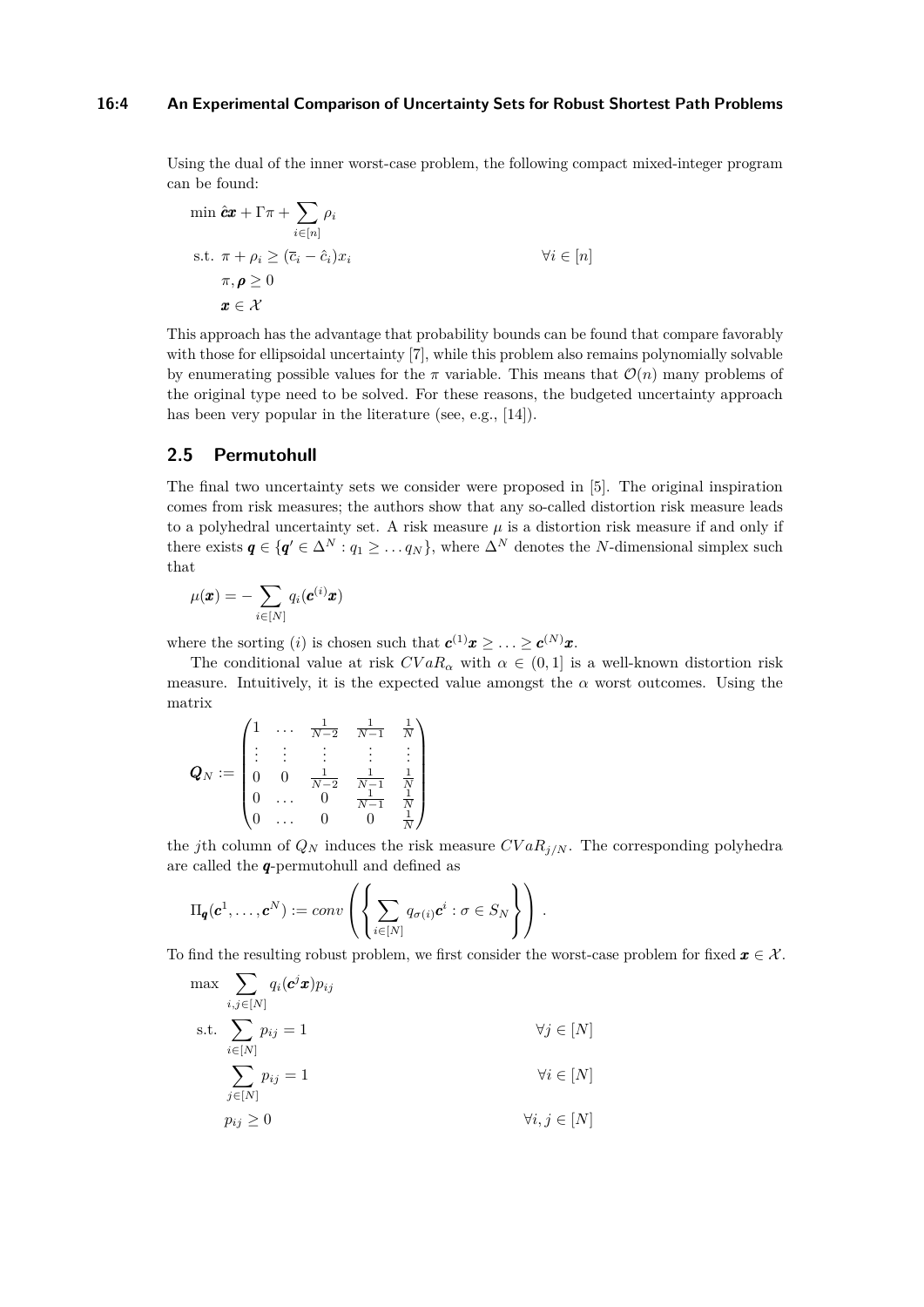#### **T. Dokka and M. Goerigk 16:5** and the state of the state of the state 16:5

<span id="page-4-0"></span>**Table 1** Uncertainty sets in this study.

|             | $\mathcal{U}^{CH}$ | $11^I$ | $7I^E$       | 1/B              | $1I^{\rho H}$ | 1/SPH |
|-------------|--------------------|--------|--------------|------------------|---------------|-------|
| Complexity  | NPH                | Р      | <b>NPH</b>   | D                | <b>NPH</b>    | NPH   |
| Model       | IΡ                 | LP     | <b>ISOCP</b> | <b>MIP</b>       | MIP           | MIP   |
| Add. Const. | N                  | 0      |              | $n+1$            | $N^2$         | $N^2$ |
| Add. Var.   |                    | 0      |              | $\boldsymbol{n}$ | 2n            | 2n    |

Dualising this problem then gives the robust counterpart

$$
\min \sum_{i \in [n]} (v_i + w_i)
$$
\n
$$
\text{s.t. } v_i + w_j \ge q_i(\mathbf{c}^j \mathbf{x})
$$
\n
$$
\mathbf{v}, \mathbf{w} \ge 0
$$
\n
$$
\mathbf{x} \in \mathcal{X}
$$
\n
$$
\forall i, j \in [N]
$$

which is a mixed-integer program (note that this approach is actually the same as the ordered weighted averaging method, see [\[9\]](#page-11-12)). The problem is NP-hard, as it contains the convex hull of  $\{\boldsymbol{c}^1,\ldots,\boldsymbol{c}^N\}$  as a special case. Through the choice of **q**, there are *N* possible sizes of this uncertainty.

#### **2.6 Symmetric Permutohull**

In the same setting as before, the symmetric permutohull was also introduced in [\[5\]](#page-11-11). By using the  $|N/2|+1$  columns of the matrix

$$
\tilde{Q} := \frac{1}{N} \begin{pmatrix} 1 & 2 & 2 & \dots & 2 \\ 1 & 1 & 2 & \dots & 2 \\ 1 & 1 & 1 & \dots & 2 \\ \vdots & \vdots & \vdots & \vdots & \vdots \\ 1 & 1 & 1 & \dots & 0 \\ 1 & 1 & 0 & \dots & 0 \\ 1 & 0 & 0 & \dots & 0 \end{pmatrix}
$$

it was shown that the resulting polyhedra are symmetric with respect to  $\hat{c}$ . Note that these problems are also NP-hard, as  $\tilde{Q}$  contains the min-max approach for  $N = 2$  as a special case.

## **2.7 Summary of Uncertainty Sets**

In total we described six methods to generate uncertainty set  $U$  based on the raw data  $\mathcal{R}$ . Figure [1](#page-5-0) illustrates these sets using a raw dataset with four observations (shown as red points). The complexity to solve the resulting robust models, as well as the type of program with the numbers of additional variables and constraints compared to the classic shortest path problem are shown in Table [1.](#page-4-0)

While the robust model with budgeted uncertainty sets can be solved in polynomial time using combinatorial algorithms, we still used the MIP formulation for our experiments, as it was sufficiently fast.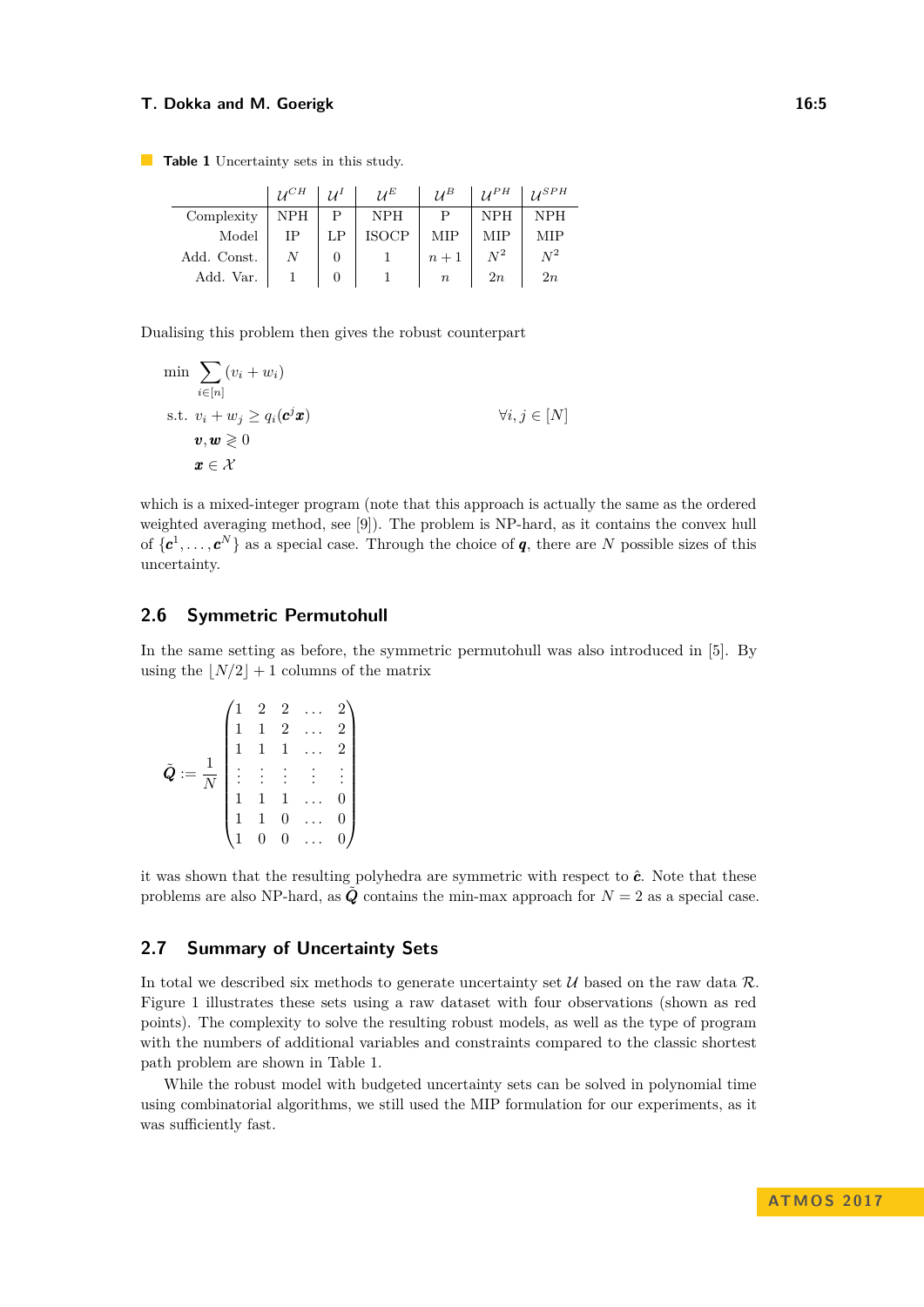<span id="page-5-0"></span>

**(e)** Permutohull uncertainty for *CV aR*2*/N* and  $CVaR_{3/N}$  (i.e.,  $q = (\frac{1}{2}, \frac{1}{2}, 0, 0)$  and  $q =$  $\left(\frac{1}{3}, \frac{1}{3}, \frac{1}{3}, 0\right)$ .



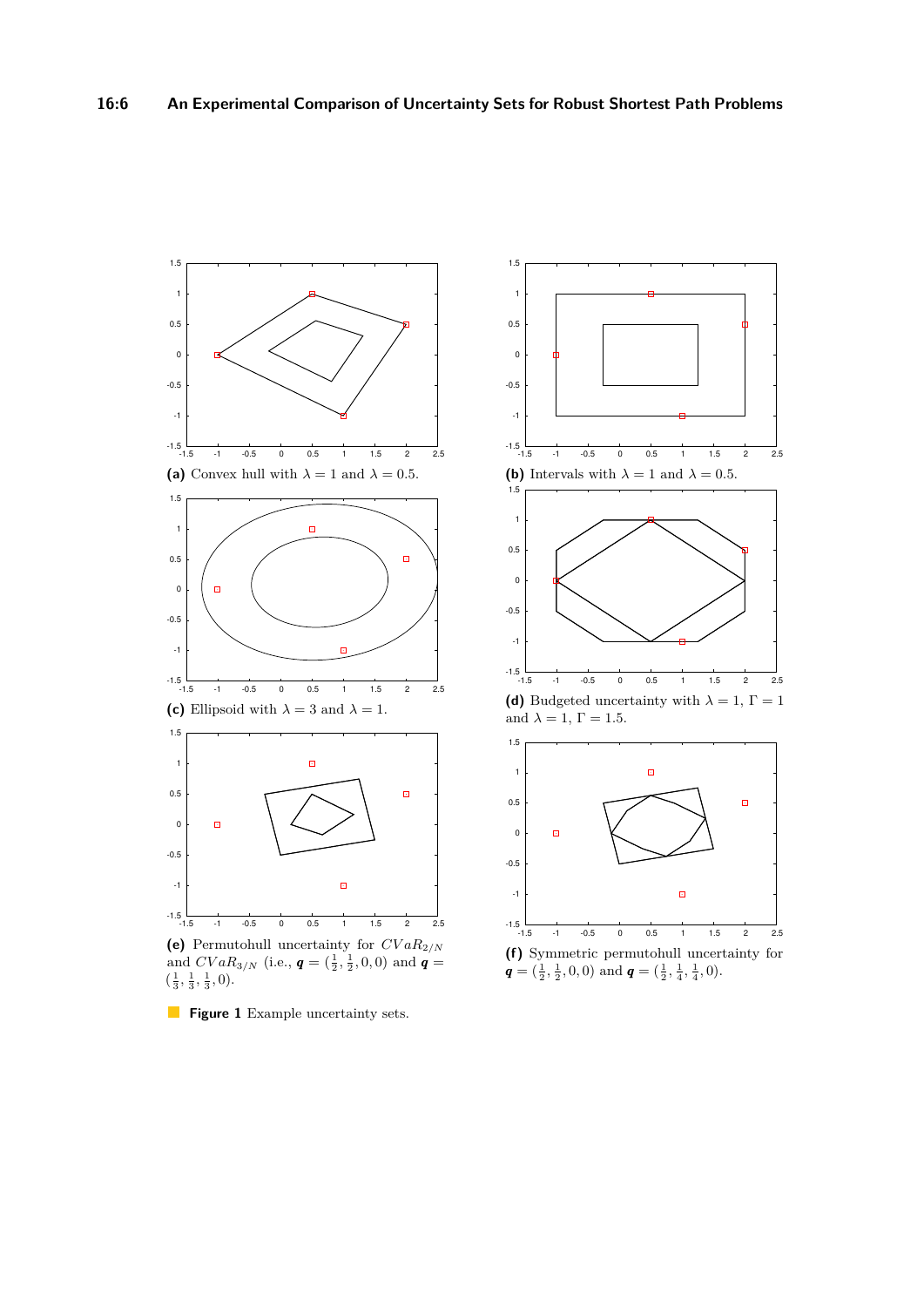# <span id="page-6-0"></span>**3 Real-World Experiments**

## **3.1 Data Collection and Cleaning**

We used data provided by the City of  $\text{Chicago}^1$  $\text{Chicago}^1$ , which provides a live traffic data interface. We recorded traffic updates in a 15-minute interval over a time horizon of 24 hours spanning Monday March 27th 2017 morning to Tuesday March 28th 2017 morning. A total of 96 data points were thus used.

Every data point contains the traffic speed for a subset of a total of 1,257 segments. For each segment the geographical position is available, see the resulting plot in Figure [2a](#page-7-0) with a zoom-in for the city center. The complete travel speed data set contains a total of 54,295 records. There were 1,027 segments where the data was recorded at least once of the 96 data points. Nearly for 88% of the segments, speeds were recorded for at least 50 data points with only 1% (10 segments) where only one data point was recorded. We used linear interpolation to fill the missing records keeping in mind that data was collected over time. The data after removing missing records and filling missing values can be found at <www.lancaster.ac.uk/~goerigk/robust-sp-data.zip>. Segment lengths were given through longitude and latitude coordinates, and approximated using the Euclidean distance.

As segments are purely geographical objects without structure, we needed to create a graph for our experiments. To this end, segments were split when they crossed or nearly crossed, and start- and end-points that were sufficiently close to each other were identified as the same node. The resulting graph is shown in Figure [2b;](#page-7-0) note that this process slightly simplified the network, but kept its structure intact. The final graph contains 538 nodes and 1308 arcs. Using arc length and speed, we calculate their respective traversal time for each of the 96 data points. In the following, we refer to 96 *scenarios* generated this way.

# **3.2 Setup**

Each uncertainty set is equipped with a scaling parameter. For each parameter we generated 20 possible values, reflecting a reasonable range of choices for a decision maker:

- For  $\mathcal{U}^{CH}$  and  $\mathcal{U}^{I}$ ,  $\lambda \in \{0.1, 0.2, \ldots, 2\}.$
- For  $U^E$ ,  $\lambda \in \{0.2, 0.4, ..., 4\}$ .  $\blacksquare$
- $\overline{a}$ For  $\mathcal{U}^{B}$ ,  $\Gamma \in \{5, 10, ..., 100\}.$
- For  $\mathcal{U}^{PH}$ , we used columns  $q_1, q_3, \ldots, q_{39}$ .  $\blacksquare$
- For  $\mathcal{U}^{SPH}$ , we used columns  $\boldsymbol{q}_1, \boldsymbol{q}_2, \ldots, \boldsymbol{q}_{20}$ .  $\overline{a}$

Each uncertainty set is generated using only every second scenario (i.e., 48 out of 96), but all 96 scenarios are then used to evaluate the solutions. Furthermore, we generated 200 random *s* − *t* pairs uniformly, and used each of the 6 · 20 methods on the same 200 pairs. Each of our 120 methods hence generates  $200 \cdot 96 = 19,200$  objective values.

It is highly non-trivial to assess the quality of these solutions, see [\[12\]](#page-11-13). If one just uses the average objective value, as an example, then one could as well calculate the solution optimising the average scenario case to find the best performance with respect to this measure. To find a balanced evaluation of all methods, we used three performance criteria:

- the average objective value over all  $s t$  pairs and all scenarios,  $\blacksquare$
- the average of the worst-case objective value for each  $s t$  pair, and  $\blacksquare$
- the average value of the worst 5% of objective values for each *s* − *t* pair (as in the CVaR  $\overline{\phantom{a}}$ measure)

Note that many more criteria would be possible to use.

<span id="page-6-1"></span> $<sup>1</sup>$  <https://data.cityofchicago.org></sup>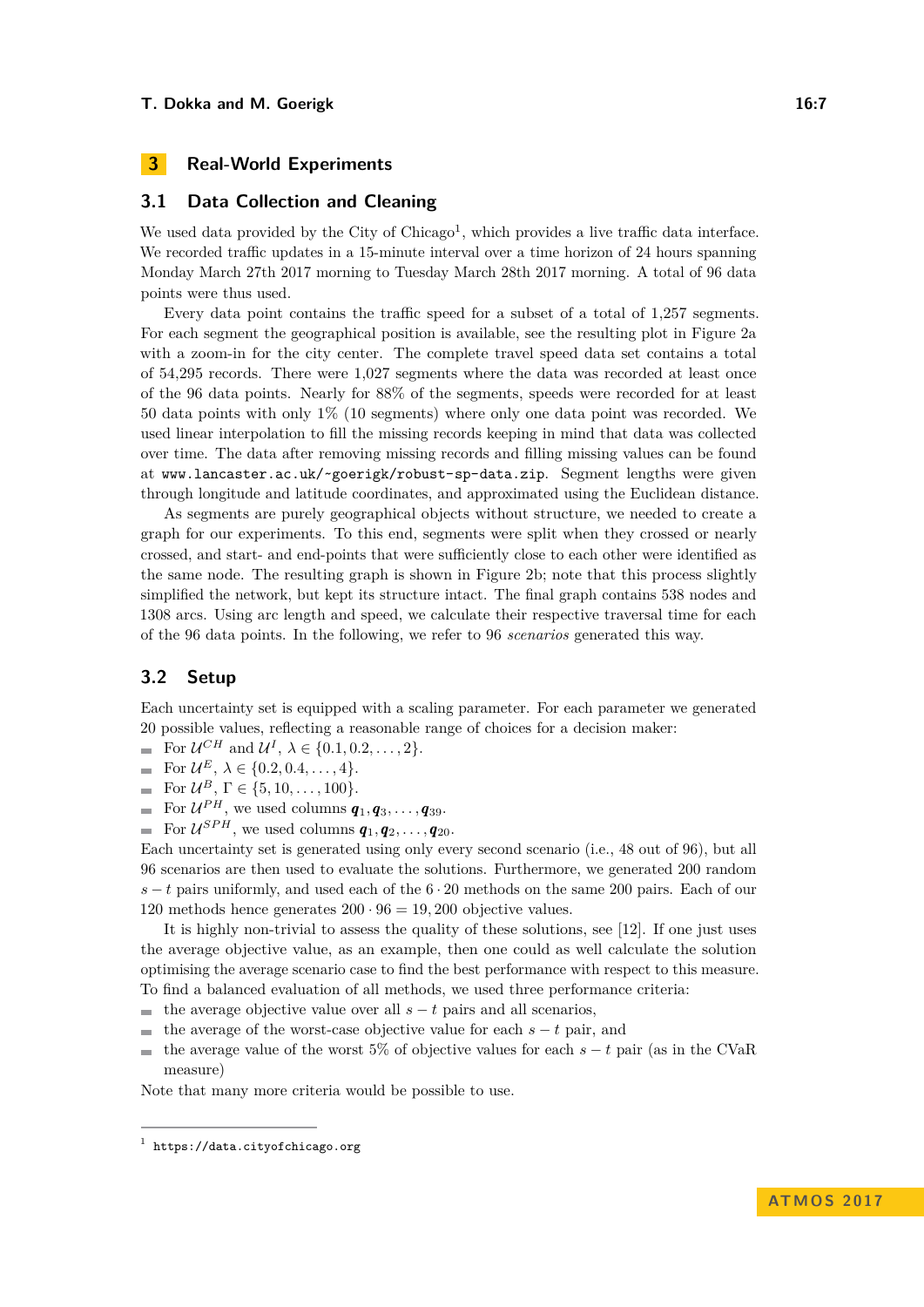<span id="page-7-0"></span>

**Figure 2** Chicago instance.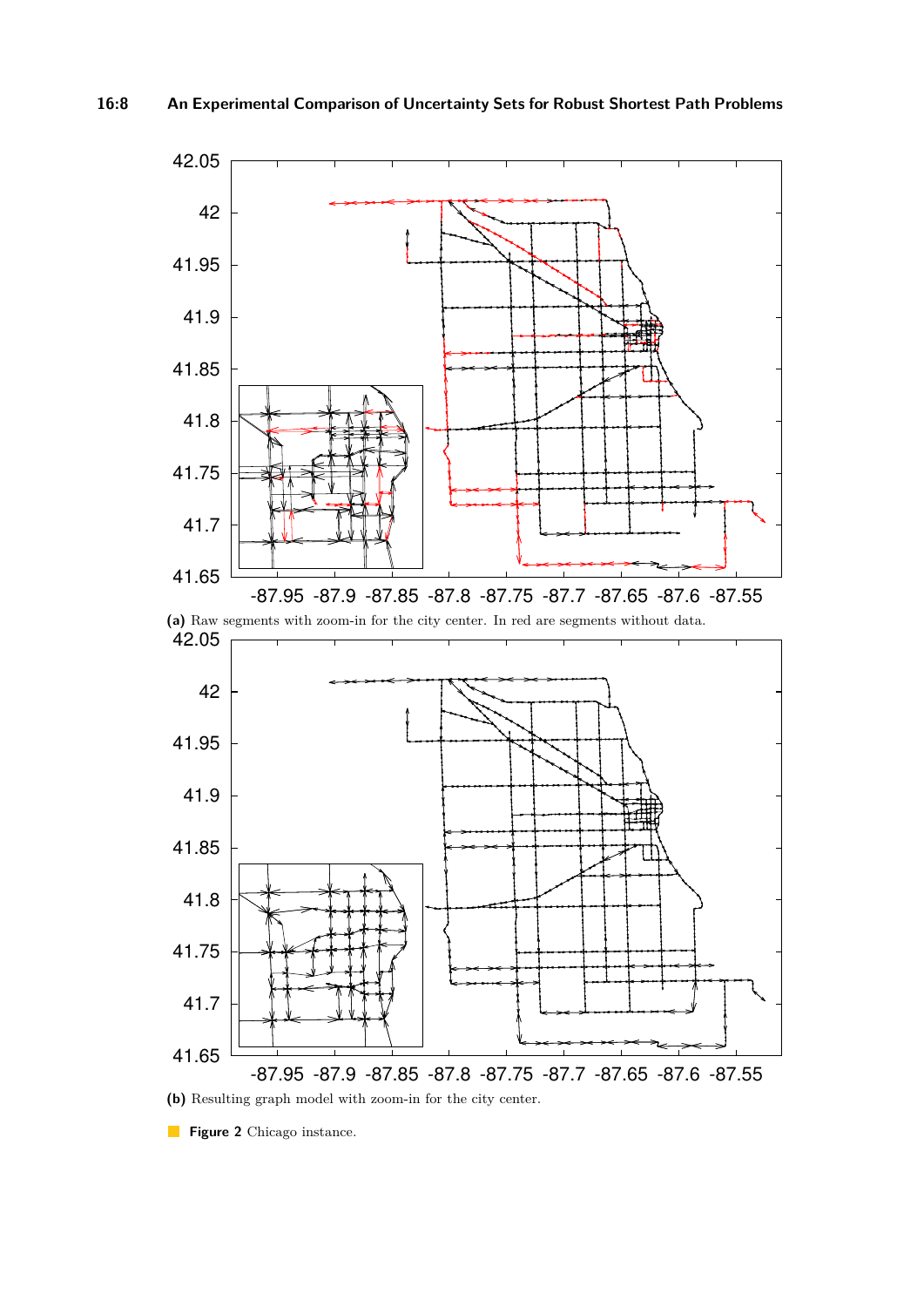#### **T. Dokka and M. Goerigk 16:9**

For all experiments we used a computer with a 16-core Intel Xeon E5-2670 processor, running at 2.60 GHz with 20MB cache, and Ubuntu 12.04. Processes were pinned to one core. We used Cplex v.12.6 to solve all problem formulations (note that specialised combinatorial algorithms may be available for some problems).

# **3.3 Results**

We present our findings in the two plots of Figure [3.](#page-9-0) In each plot, the 20 parameter settings that belong to the same uncertainty set are connected by a line. They are complemented with Figure [4](#page-10-1) showing the total computation times for the methods over all 200 shortest path calculations.

The first plot in Figure [3a](#page-9-0) shows the trade-off between the average and the maximum objective value; the second plot in Figure [3b](#page-9-0) shows the trade-off between the average and the average of the 5% worst objective values. All values are in minutes. Note that for all performance measures, smaller values indicate a better performance – hence, good trade-off solutions should move from the top left to the bottom right of the plots. In general, the points corresponding to the parameter settings that give weight to the average performance can be on the left sides of the curves, while the more robust parameter settings are on the right sides, as would be expected.

We first discuss Figure [3a.](#page-9-0) In general, we find that most concepts indeed present a trade-off between average performance and robustness through their scaling parameter. The symmetric permutohull solutions have the best average performance, while interval solutions are the most robust. Interestingly, that even holds for interval solutions where the scaling parameter is very small. The budgeted uncertainty does not give a good trade-off between worst-case and average-case performance, which confirms previous results on artificial data [\[11\]](#page-11-14). Scaling interval uncertainty sets achieves better results than using budgeted uncertainty. Solutions generated with ellipsoidal uncertainty sets slightly outperform (dominate in the Pareto sense) solutions generated with permutohull uncertainty. We also note that methods that are computationally more expensive tend to achieve better average performance at the cost of decreases robustness. The simplest and cheapest method, interval uncertainty, gives the most robust solutions. Solutions using the convex hull of raw data tend to be outperformed by the approaches that process data.

We now consider the results presented in Figure [3b.](#page-9-0) Here the average is plotted against the average performance of the 5% worst performing scenarios, averaged over all *s* − *t* pairs. We note that for interval uncertainty, these two criteria are connected, with the best solutions for small scaling parameters dominating all solutions for larger scaling parameters. For the permutohull and the ellipsoidal uncertainty solutions, the order slightly changed with the former often dominating the latter. Permutohull solutions are designed to be efficient for the CVaR criterion, and the best-performing solution with respect to this aspect is indeed generated by this approach. However, also solutions with ellipsoidal, interval and convex hull uncertainty perform well.

Regarding computation times (see Figure [4\)](#page-10-1), note that the two polynomially solvable approaches are also the fastest when using Cplex; these computation times can be further improved using specialised algorithms. Using the convex hull is faster than using ellipsoids, which are in turn faster than using the symmetric permutohull. For the standard permutohull, the computation times are sensitive to the uncertainty size; if the *q* vector that is used in the model has only few entries, then computation times are smaller. This is in line with the intuition that the problem becomes easier if fewer scenarios need to be considered.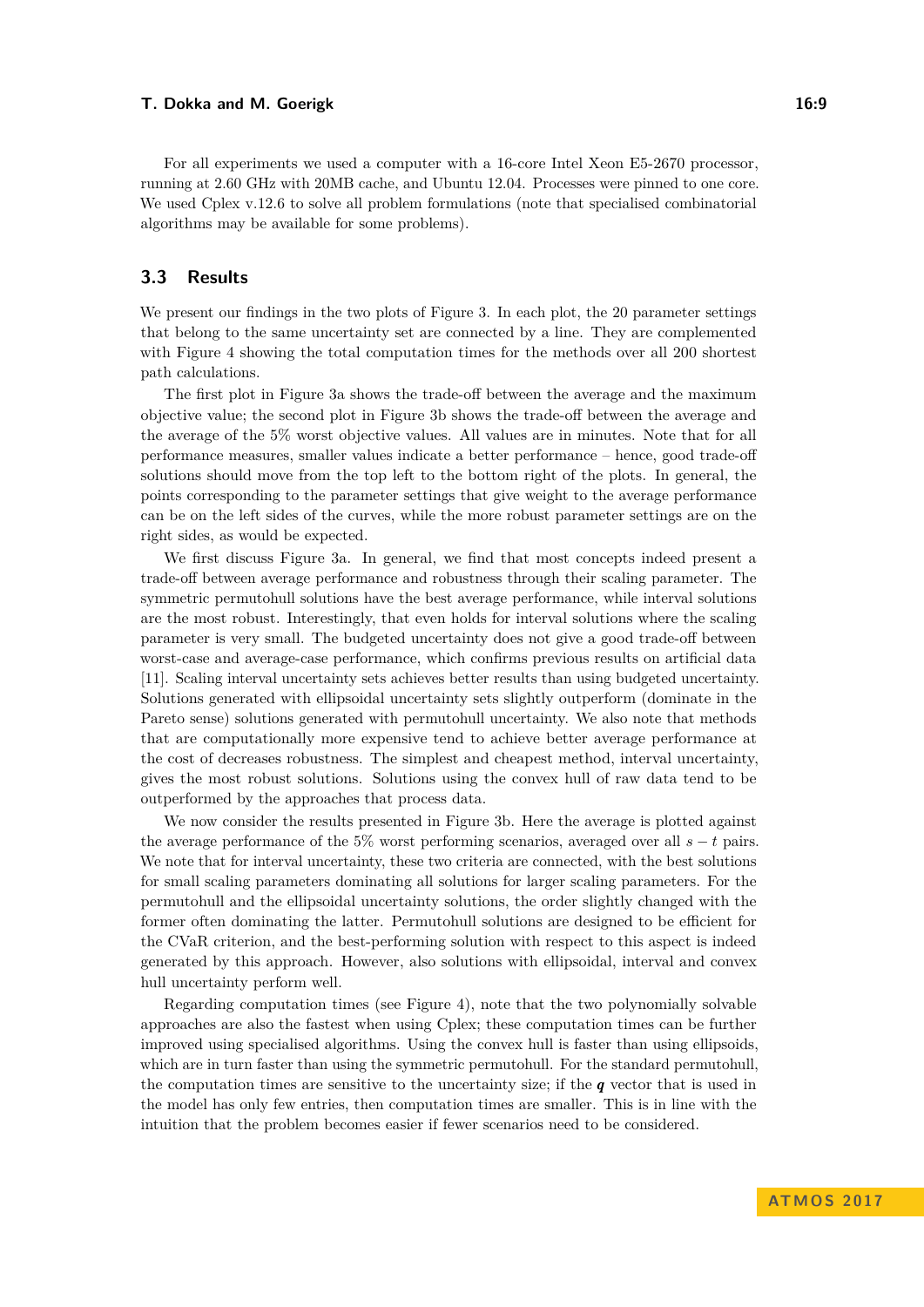<span id="page-9-0"></span>

**(a)** Average vs worst-case performance.



- **(b)** Average vs CVaR performance.
- **Figure 3** Performance results.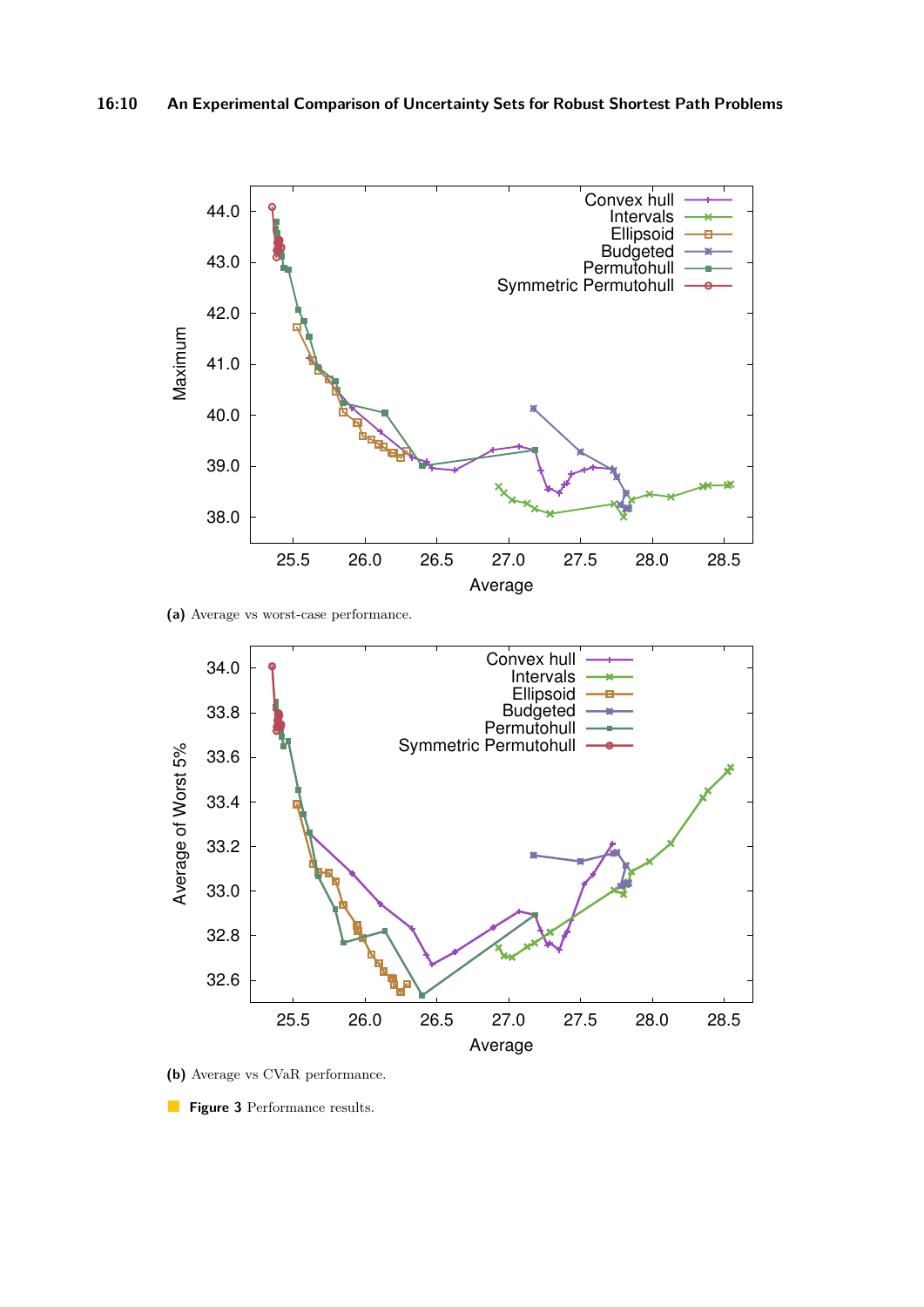<span id="page-10-1"></span>

**Figure 4** Computation times in seconds.

To summarise our findings in our experiment on the robust shortest path problem with real-world data:

- $\blacksquare$ Convex hull solutions are amongst the more robust solutions, but tend to be outperformed by the other approaches.
- Interval solutions perform bad on average, but are the most robust. Especially when the  $\blacksquare$ scaling is small they can give a decent trade-off, and are easy and fast to compute.
- Ellipsoidal uncertainty solutions have very good overall performance and represent a large  $\sim$ part of the non-dominated points in our results.
- We do not encourage the use of budgeted uncertainty for robust shortest path problems.  $\blacksquare$ Scaling interval uncertainty sets gives better results and is easier to use and to solve.
- Permutohull solutions offer good trade-off solutions, whereas symmetric permutohull  $\rightarrow$ solutions tend to be less robust, but provide an excellent average performance. These methods also require most computational effort to find.

In the light of these findings, the interval and discrete (=convex hull) uncertainty sets that are widely used in robust combinatorial optimisation do warrant research attention, as they may not produce the best solutions, but are relatively fast to solve. However, permutohull and ellipsoidal uncertainty tend to produce solutions with a better trade-off, while being computationally more challenging. The algorithmic research for robust shortest path problems with such structure should therefore become a future focus.

# <span id="page-10-0"></span>**4 Conclusion**

In this paper we constructed uncertainty sets for the robust shortest path problem using real-world traffic observations for the City of Chicago. We evaluated the model suitability of these sets by finding the resulting robust paths, and comparing their performance using different performance indicators.

Naturally, conclusions can only be drawn within the reach of the available data. In our setting we considered solutions that are robust with respect to all possible travel times within a day. A use-case would be that a path needs to be computed for a specific day, but the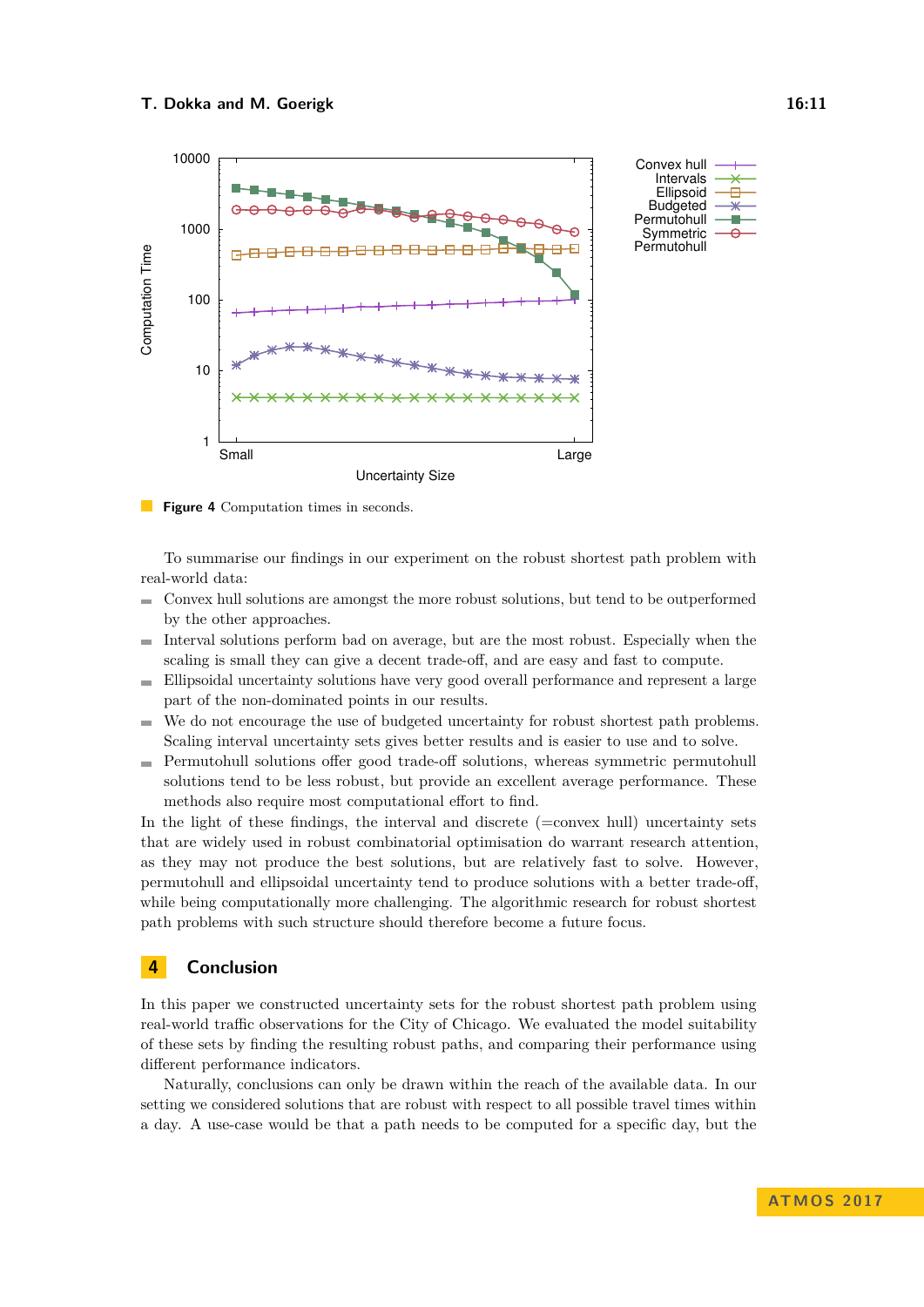#### **16:12 An Experimental Comparison of Uncertainty Sets for Robust Shortest Path Problems**

precise hour is not known. Using different sets of observations will result in solutions that are different in another sense, e.g., one could use observations over different days during the morning rush hours, or observations that span work days and a weekend. It is possible that these sets will provide different structure.

Finally, we have observed that using ellipsoidal uncertainty sets provides high-quality solutions with less computational effort than for the permutohull. If one uses only the diagonal entries of the matrix  $\Sigma$ , then one ignores the data correlation in the network. For the resulting problem specialised algorithms exist, see, e.g. [\[17\]](#page-12-3). In additional experiments we found that even by using Cplex, computation times were considerably reduced when only using the diagonal entries of  $\Sigma$ , but the solution quality remained roughly the same.

#### **References**

- <span id="page-11-1"></span>**1** Hassene Aissi, Cristina Bazgan, and Daniel Vanderpooten. Min–max and min–max regret versions of combinatorial optimization problems: A survey. *European journal of operational research*, 197(2):427–438, 2009.
- <span id="page-11-0"></span>**2** Hannah Bast, Daniel Delling, Andrew Goldberg, Matthias Müller-Hannemann, Thomas Pajor, Peter Sanders, Dorothea Wagner, and Renato F Werneck. Route planning in transportation networks. In *Algorithm Engineering*, pages 19–80. Springer, 2016.
- <span id="page-11-6"></span>**3** Aharon Ben-Tal and Arkadi Nemirovski. Robust convex optimization. *Mathematics of operations research*, 23(4):769–805, 1998.
- <span id="page-11-7"></span>**4** Aharon Ben-Tal and Arkadi Nemirovski. Robust solutions of uncertain linear programs. *Operations research letters*, 25(1):1–13, 1999.
- <span id="page-11-11"></span>**5** Dimitris Bertsimas and David B. Brown. Constructing uncertainty sets for robust linear optimization. *Operations research*, 57(6):1483–1495, 2009.
- <span id="page-11-8"></span>**6** Dimitris Bertsimas and Melvyn Sim. Robust discrete optimization and network flows. *Mathematical programming*, 98(1):49–71, 2003.
- <span id="page-11-9"></span>**7** Dimitris Bertsimas and Melvyn Sim. The price of robustness. *Operations research*, 52(1):35– 53, 2004.
- <span id="page-11-3"></span>**8** Christina Büsing. Recoverable robust shortest path problems. *Networks*, 59(1):181–189, 2012.
- <span id="page-11-12"></span>**9** André Chassein and Marc Goerigk. Alternative formulations for the ordered weighted averaging objective. *Information Processing Letters*, 115(6):604–608, 2015.
- <span id="page-11-5"></span>**10** André Chassein and Marc Goerigk. A new bound for the midpoint solution in minmax regret optimization with an application to the robust shortest path problem. *European Journal of Operational Research*, 244(3):739–747, 2015.
- <span id="page-11-14"></span>**11** André Chassein and Marc Goerigk. A bicriteria approach to robust optimization. *Computers & Operations Research*, 66:181–189, 2016.
- <span id="page-11-13"></span>**12** André Chassein and Marc Goerigk. Performance analysis in robust optimization. In *Robustness Analysis in Decision Aiding, Optimization, and Analytics*, pages 145–170. Springer, 2016.
- <span id="page-11-4"></span>**13** André Chassein and Marc Goerigk. Variable-sized uncertainty and inverse problems in robust optimization. *European Journal of Operational Research*, 2017. Available online, to appear.
- <span id="page-11-10"></span>**14** Marc Goerigk and Anita Schöbel. Algorithm engineering in robust optimization. In *Algorithm engineering*, pages 245–279. Springer, 2016.
- <span id="page-11-2"></span>**15** Adam Kasperski and Paweł Zieliński. Robust discrete optimization under discrete and interval uncertainty: A survey. In *Robustness Analysis in Decision Aiding, Optimization, and Analytics*, pages 113–143. Springer, 2016.